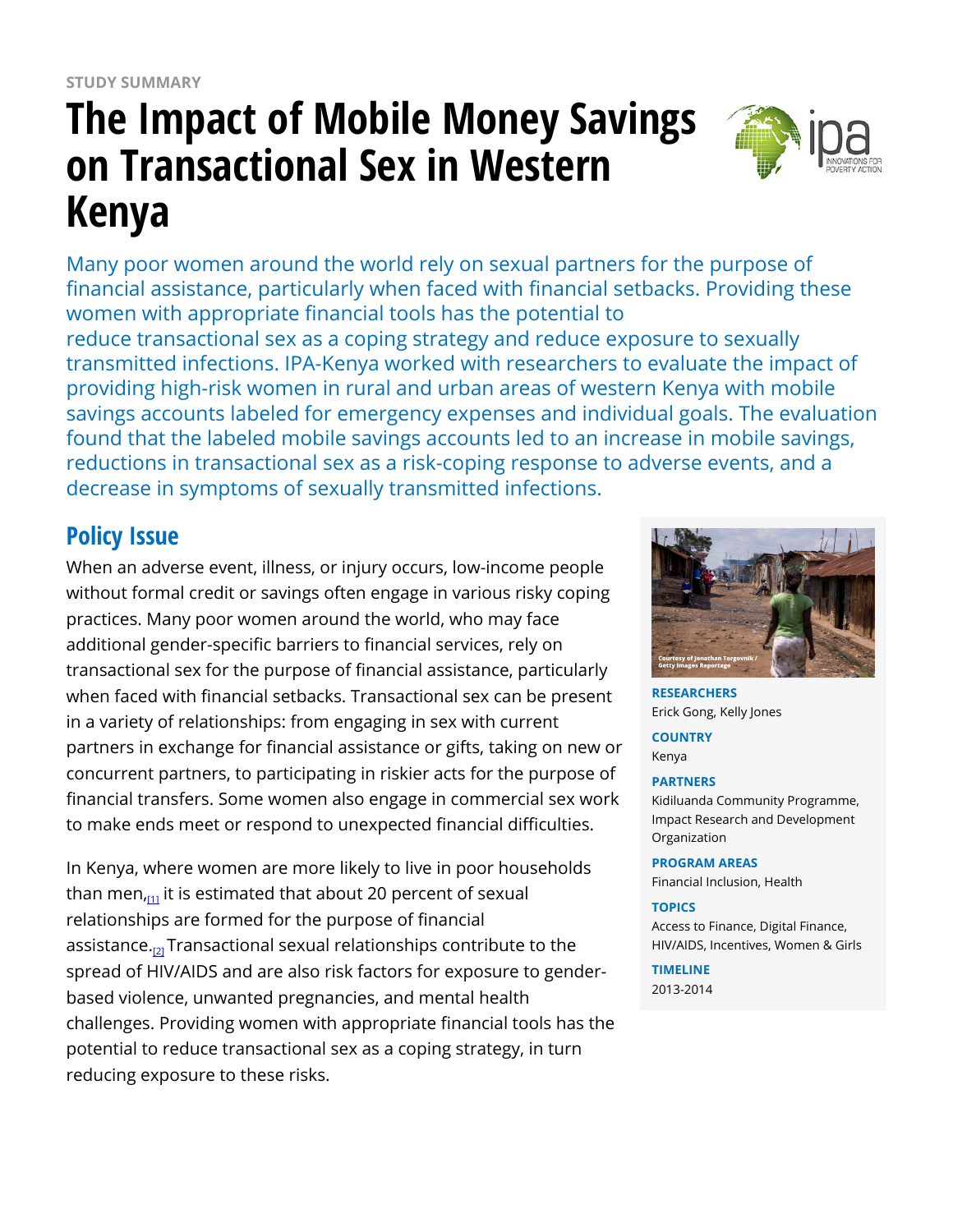# **Evaluation Context**

In recent years, M-PESA, a common mobile based financial services platform, has rapidly expanded in Kenya. M-PESA offers clients branchless banking capabilities, whereby a client can make deposits, withdrawals, and transfers using mobile phones or devices. M-PESA points for exchanging cash are in most Kenyan shops and can be accessed throughout the day. As of 2016, M-PESA reached 96 percent of Kenyan households.<sub>[\[3\]](https://www.poverty-action.org/printpdf/37071#_ftn1)</sub> In the district where this evaluation was conducted, there were fewer than three formal financial institutions per 100,000 people, whereas there are 38 mobile network vendors per 100,000 people.

Participants in this study were women living in urban and rural areas of Kisumu County in western Kenya who were considered at risk for engaging in transactional sex. They included current sex workers in the urban sample and women who were at risk of engaging in transactional sex in the rural sample, including widows and separated, divorced, or single mothers. Roughly 80 percent of participants were heads of household. Women in the rural sample had more children than urban women and were more likely to be widowed at a rate of 58 percent compared to 21 percent. Though primary income sources varied between urban and rural samples –with sex work being the primary source in urban samples and shop keeping and agriculture the primary source in the rural sample –women in both samples were highly food insecure. The prevalence of STI symptoms was around 9 percent across the two populations.

### **Details of the Intervention**

Building on previous evidence on the impacts of digital finance, IPA-Kenya worked with researchers to evaluate the impact of providing women at risk for transactional sex with mobile savings accounts labeled for emergency expenses and individual goals. Researchers randomly assigned 627 of these women drawing from different geographic locations and ages to one of the following groups:

- 1. Labeled mobile savings account + discussions: Women in this group received a new free M-PESA account labeled for their personal goals and emergency savings, a one-on-one activity focused on creating savings goals, and weekly SMS reminders of their savings goals. They were also invited to participate in an hour-long group discussion that focused on the importance of savings.
- 2. Labeled mobile savings account with interest + discussions: Women in this group received all components of the intervention described above, and also received a 5 percent monthly interest rate on their labeled savings account for the first 12 weeks of the evaluation.
- 3. Comparison group: Women in this group were invited to participate in a group discussion, but did not receive a mobile labeled savings account.

The research team conducted an initial survey before the intervention began, a survey every week for 12 weeks (during the intervention period), and a follow-up survey eight months after the intervention began. Data was also collected through the review of the urban sample's diaries (women were trained on how to keep a diary in order to record details on clients, price, and condom use) and M-PESA administrative data.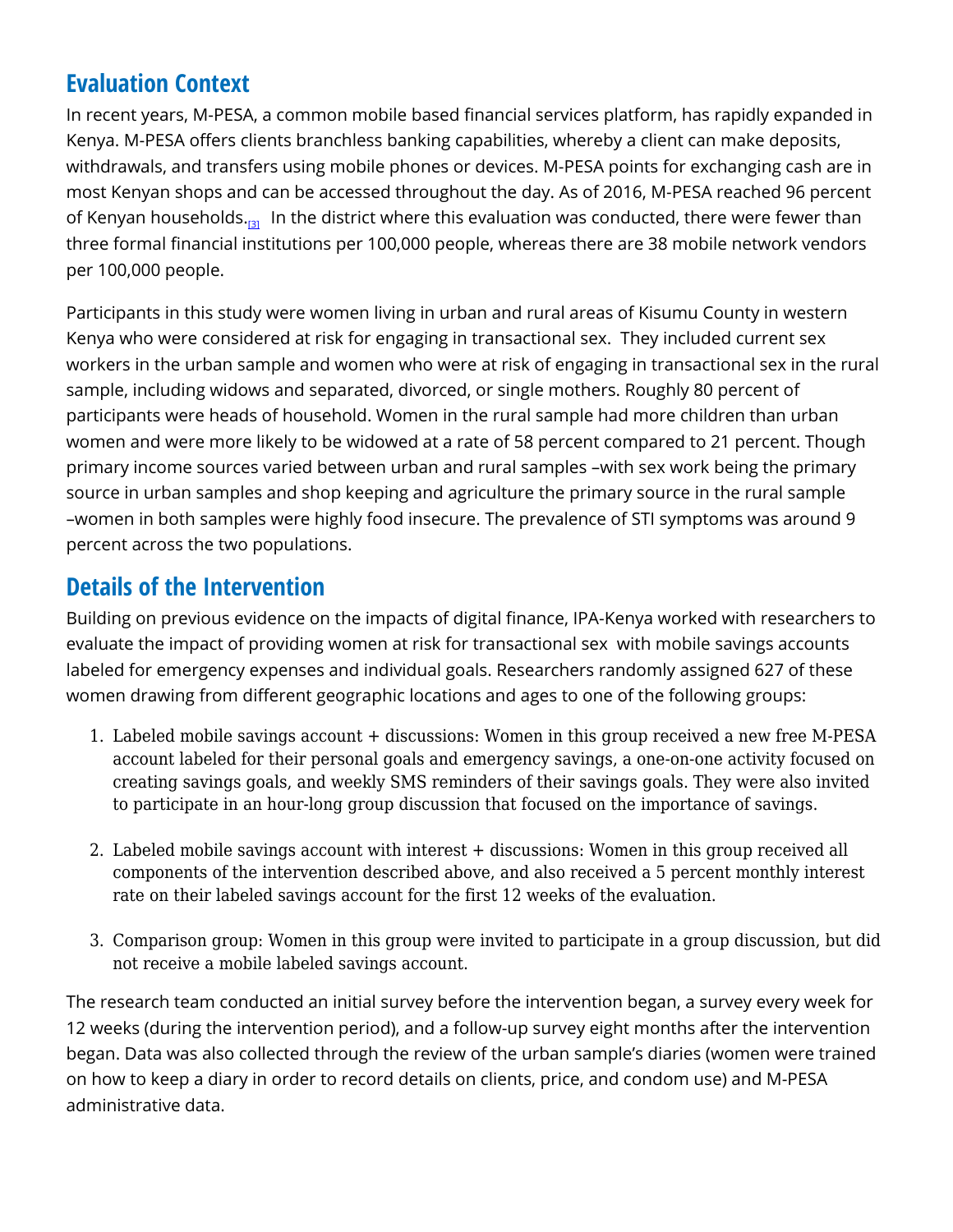# **Results and Policy Lessons**

Three months after the intervention, the labeled mobile savings accounts led to an increase in mobile savings, reductions in transactional sex as a risk-coping response to an adverse event (the occurrence of a dependent's illness), and a decrease in symptoms of sexually transmitted infections. Recipients utilized the labeled savings accounts as a safety net, which allowed them to cope with financial setbacks by relying on their own savings without relying on transactional sex.

*Increase in savings:* Over the course of twelve weeks, the mobile savings accounts led to a modest increase in total M-PESA savings in both existing and new labeled accounts by 200-400 Kenyan Shillings (US\$2 - \$4). By the end of twelve weeks, 57 percent of women who received the labeled mobile savings accounts made at least one deposit into the labeled M-PESA account. From a balance of zero before the intervention, average account balances grew to 271 KSh (US \$3) by week four and nearly doubled between week four and twelve to 493 KSh (US \$5). The interest rate made no discernable difference.

It appears that the labeled mobile savings accounts did not crowd out other forms of savings such as home savings; this suggests that the increase in mobile savings amounts to an increase in overall savings. Eight months after the intervention, researchers found that many women were still using their labeled accounts, though at that point researchers did not detect a difference in savings balances between the treatment and comparison groups.

*Reductions in sex work and transactional sex:* Researchers found that in the comparison group, small financial setbacks, such as a child's illness, increased the risk that women engaged in sex work, transactional sex, and risky sexual behavior by 0.14 standard deviations and increased higher than median risk by 7.8 percentage points. In the week following an adverse financial event, sex workers in the comparison group increased their number of clients and their engagement in riskier sexual acts and rural women in the comparison group were also more likely to engage in transactional sex.

However, women who received the intervention and reported to have previously engaged in transactional sex reduced their use of transactional sex as a response to financial setbacks. Sex workers in the urban sample who received the labeled mobile money savings account reported to rely on their savings to cope with setbacks and were less likely to engage in transactional sex. The intervention also reduced overall sexual behavior of women in the rural sample; unmarried women in this sample who received the intervention were less likely to be sexually active eight months after receiving the account.

*Decrease in reported symptoms of sexually transmitted infections:* The impacts of the labeled savings account on women's sexual behavior appear to contribute to significantly lower sexual risk. Those assigned to receive mobile saving were about 5 percentage points less likely to report STI symptoms in both the rural and urban groups.

Overall, these results suggest promoting individual savings may improve the ability of the most vulnerable to cope with negative financial events and reduce their engagement in both transactional sex and other risky coping practices.